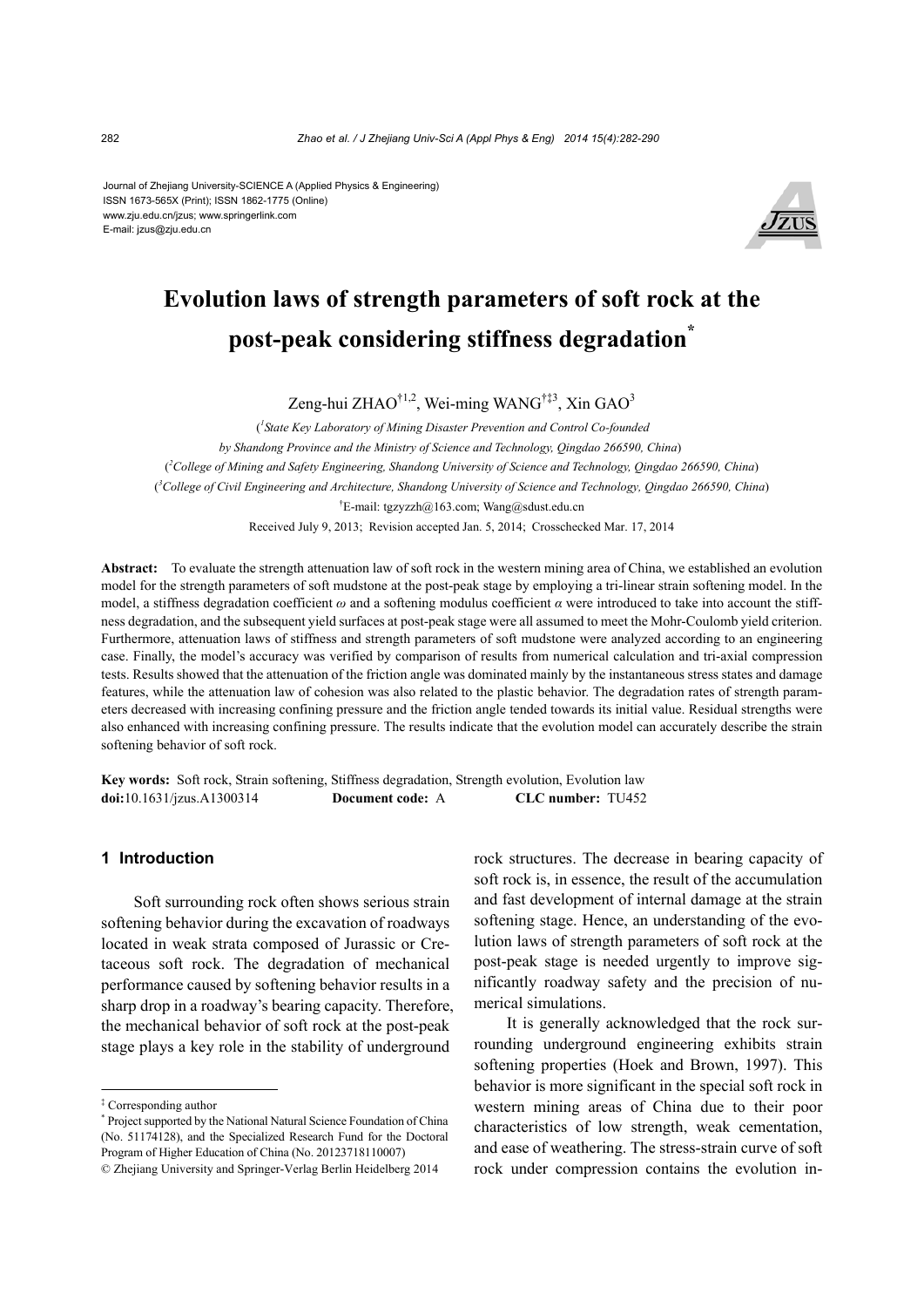formation of mechanical parameters in the failure process. Researchers have put forward different methods to study the strain softening behavior of soft rock. Firstly, some indoor experiments were adopted. For example, Zhang *et al*. (2013) proposed an elastoplastic model for red sandstone based on the tri-axial test, and obtained the evolution laws of compression strength by defining a plastic internal variable. To simulate the real failure process of surrounding rock around a deep roadway, Niu *et al*. (2012) designed a stress evolution path for sandy mudstone by carrying out a cyclic loading experiment which showed that the strength parameters at the post-peak stage decreased at the exponential status. Based on a direct shear test, Martin and Chandler (1994) and Martin (1997) analyzed the variation laws of strength parameters of irregular lumps of rock collected from conventional compression fractures, and then discussed the fields of application for bond-weakening and friction-hardening models. Although these experimental results are intuitive and persuasive, they lack universality due to the limitations of variation in experimental conditions and rock properties. Secondly, some strain softening models were built based on the macro effects of soft rock by employing the complete theory of continuum mechanics. Zdenek and Bazant (1984) proposed an exponent-form plastic strain softening model, and established the relationship between equivalent stress and equivalent plastic strain. Based on the Weibull probability distribution theory of micro-unit strength and taking the probabilistic damage as variable, Cao *et al*. (2007) developed a statistical damage constitutive model for rock mass which considered the random distribution of inner defects. The main shortcoming of the above theoretical research is that the results were based on some simplifications which limit their applicability to actual conditions. In view of this, according to the plastic potential theory and test data from tri-axial compression, Zhang *et al*. (2008) studied the relationship between strength parameters and strain softening parameters of granite by fitting the subsequent yield surface. On this basis, Lu *et al*. (2010) introduced the concept of generalized cohesion and the friction angle to express the subsequent yield surface. They discussed the attenuation rules of strength parameters of soft rock considering the confining pressure effect, and finally carried out a

numerical verification. Joseph (2000) and Joseph and Barron (2003) derived the relationship between the tangent modulus and strain at the post-peak stage, and obtained the stress-strain curve by characterizing the friction angle as a function of the strain. Yu *et al*. (2012) put forward a degradation angle to describe the brittle feature after the peak point, and established a strain softening model which could accurately describe the relationship between the brittle behavior and the confining pressure of a rock sample. Thirdly, some numerical calculation methods were proposed to clarify the effect of strength degradation in soft rock. From the numerical results of tri-axial compression, Wang *et al*. (2010) and Han *et al*. (2013) drew the conclusion that the stress-strain curve usually displayed nonlinear characterization even if the strength parameters decreased linearly with plastic strain. According to the plastic potential theory, Li *et al*. (2011) established a strain softening model considering the degradation of deformation modulus and strength parameters at the post-peak stage, and carried out its further development and verification in FLAC3D. Chen *et al*. (2010) obtained a warning deformation value of rock failure based on a strength reduction method which considered the attenuation of the deformation modulus, cohesion and tensile strength in the failure area of the surrounding rock, and presented a new method for the rapid determination of the stability condition. Based on meso-damage mechanics, Lei *et al*. (2013) established an equivalent unloading numerical model for soft rock in realistic failure process analysis (RFPA), and discussed the attenuation law of stiffness and strength parameters in the unloading process. These results were all based on the assumption that the attenuation of mechanical parameters obeyed a general principle, which made the conclusions inaccurate. In addition to the above findings, Wang *et al*. (2009) discussed the stiffness degradation phenomenon in the local shear band from the strain localization angle. Although the results are very helpful for exploring the internal damage mechanism of soft rock, they are difficult to apply in engineering fields.

According to the results of massive cyclic loading experiments (Fang and Harrison, 2001; Isik *et al*., 2008; Palchik, 2011; Flora and Lirer, 2013), the elastic modulus of soft rock shows remarkable behavior of gradual degradation at the post-peak stage in the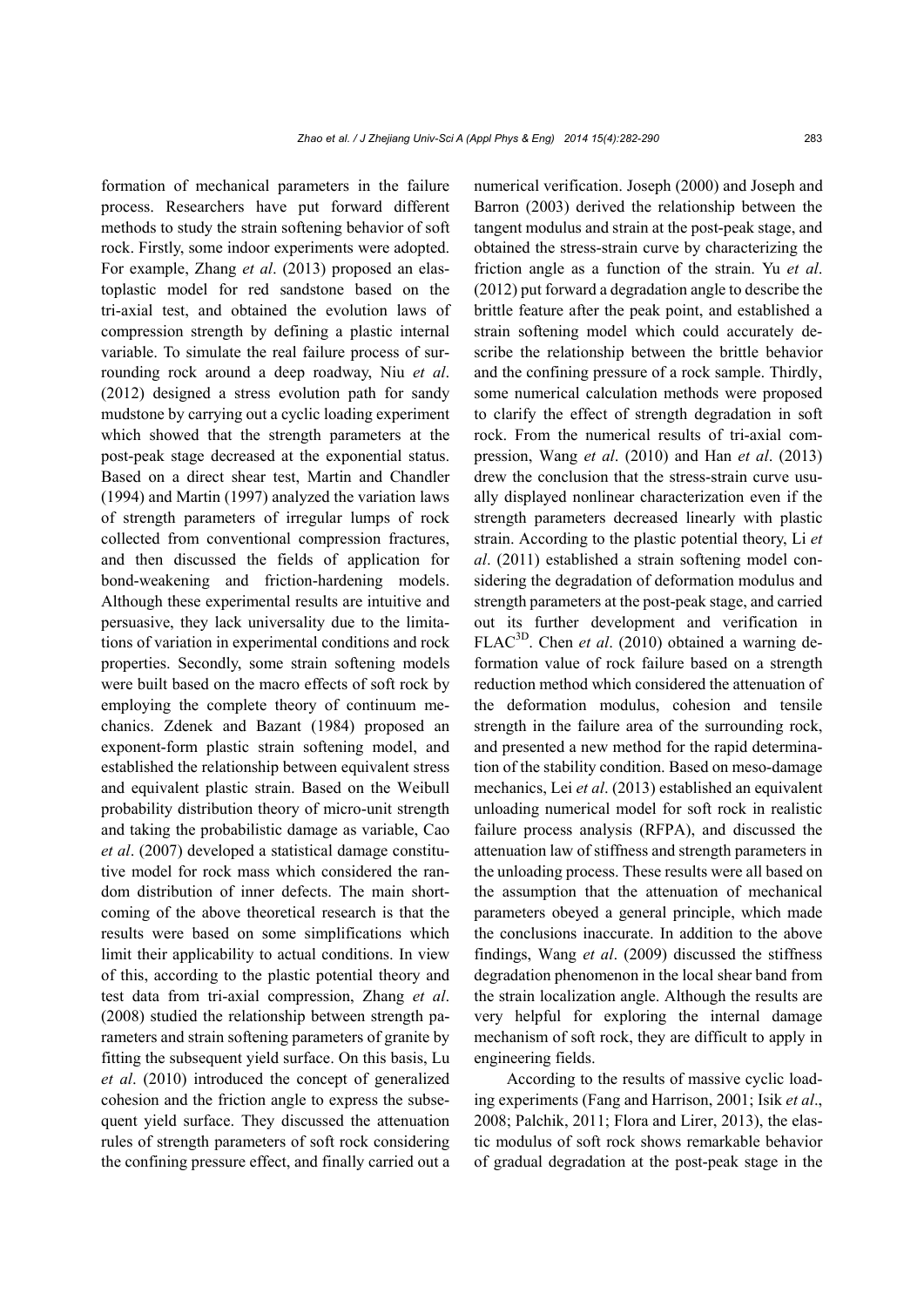process of tri-aixal compression. Despite its apparent importance in determining the mechanical behavior of soft rock, previous studies focused mainly on the attenuation law of strength parameters, which assumed that the elastic modulus at the post-peak stage was constant. This is obviously unreasonable. Currently, there is not enough research trying to establish and understand the relationship between modulus damage and strength attenuation. To understand better the internal connection, in this paper, we present an evolution model for the attenuation law of strength parameters of soft rock at the failure stage which considers stiffness degradation. The model is verified by comparisons between a numerical simulation and an indoor test. The conclusions aim to provide theoretical guidance for studying the mechanisms affecting roadway stability in soft rock strata.

#### **2 Stiffness degradation model for soft rock**

Fig. 1 shows the different stress-strain relations of soft mudstone samples, collected from the Xinjiang Ili mining area of China, under different confining pressures. Evidently, the samples were very sensitive to confining pressures whether the deformation was at the pre-peak stage or the post-peak stage. The samples exhibited residual strength and apparent shear failure even under low confining pressure, a behavior entirely different from that of hard rock.



**Fig. 1 Stress-strain relations of mudstone under tri-axial compression with different confining pressures** 

From the analysis of the entire failure process of mudstone, its damage threshold point should be at the yield point (Fig. 2). The evolution laws of stiffness and strength parameters lack regularity at the yield

stage due to the low-level damage and relatively complex development of internal micro-cracks in the rock sample. After peak point *B*, failures in the sample expand to a high level due to the extension of a penetrative cranny, and the sample suffers concentration damage. The unloading modulus  $E_s$  is much lower than the elastic modulus  $E_0$  at the pre-peak stage if the sample is unloaded at any point *K* at the post-peak stage (Fig. 2). This is because of the stiffness degradation of soft rock at the post-peak stage.



**Fig. 2 Stiffness degradation of mudstone under tri-axial compression** 

The yield step before the peak point could be treated as an extension of the elastic range due to the relatively short feature of yield stage *AB* (Fig. 2). Therefore, the stress-strain curve of soft mudstone was simplified as a tri-linear model (Fig. 3) according to the plastic strain softening model proposed by Toshikazu (1981). Stage *OB* includes pressurization, closure, and the development of internal micro-cracks. In stage *BC*, the stiffness and strength of the rock sample gradually decrease due to the extension and penetration of cracks. Stage *CD* represents the residual stage. To consider the effect of confining pressure, an equivalent stress  $\sigma_e = \sigma_1 - 2\nu\sigma_3$  was defined as vertical coordinates without considering the change in Poisson's ratio *ν*. In fact, the equivalent stress  $\sigma_e$  is equal to the superposition of the axial stress  $\sigma_1$  and a constant under a specified confining pressure, so the curve shapes of  $\sigma_e - \varepsilon_1$  and  $\sigma_1 - \varepsilon_1$  are consistent with each other.

Let the elastic modulus at the pre-peak stage and post-peak stage be  $E_0$  and  $E_s$ , respectively. Here, we introduce a softening modulus *α*, which denotes the softening degree at the post-peak stage. The relationship  $E_c=E_0$  should be satisfied without considering the stiffness attenuation at the yield stage, where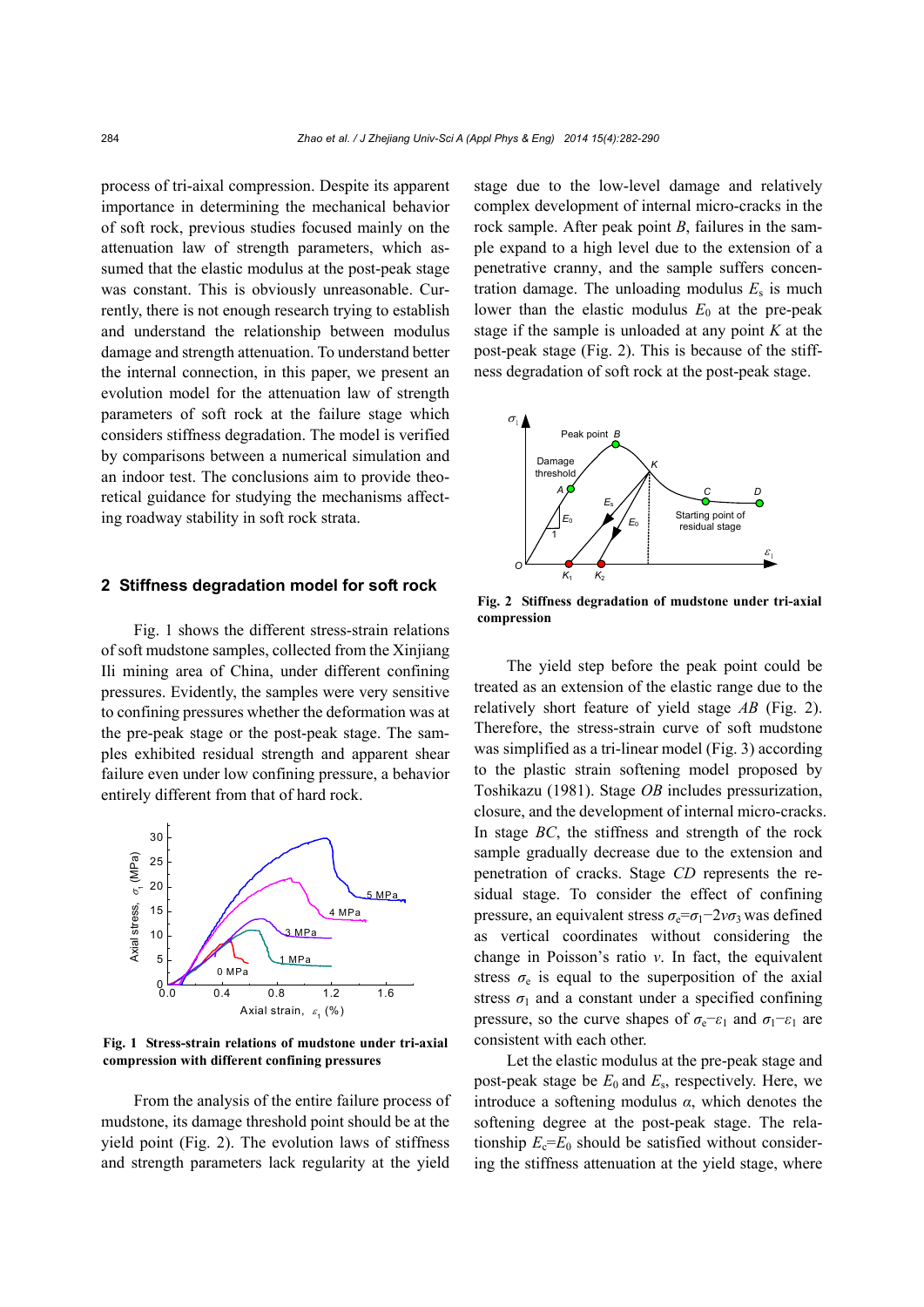*E*c represents the unloading modulus at the peak point. Through the introduction of a stiffness degradation coefficient  $\omega$  with a scope of [0, 1], the unloading elastic modulus  $E_s$  of point  $P$  at the post-peak stage can be defined as follows:

$$
E_{\rm s} = (1 - \omega)E_{\rm c} + \omega E_{\rm r},\tag{1}
$$

where  $E_r$  represents the elastic modulus at the residual stage. Equalities  $E_s = E_0$  and  $E_s = E_r$  hold when  $\omega$  is set as 0 and 1, respectively. Actually, *E*s is a function of *ω* under a specified confining pressure. Here, *ε*e and *ε*<sup>p</sup> denote the elastic strain and plastic strain of point *P*, respectively.



**Fig. 3 Simplified tri-linear strain softening model of mudstone** 

## **3 Evolution model for strength parameters of soft rock**

The equation for the post-peak stage can be expressed as

$$
\sigma_{\rm l} = \sigma_{\rm lc} - \alpha (\varepsilon_{\rm l} - \varepsilon_{\rm lc}),\tag{2}
$$

where  $\sigma_{1c}$  and  $\sigma_1$  represent the axial stress at the peak point and point *P*, respectively. Suppose that  $\varepsilon_1$  and  $\varepsilon_1$ are the axial strains at the peak point and at point *P*, respectively. From Fig. 3, the total axial strain can be derived as

$$
\varepsilon_{1} = \varepsilon_{1e} + \varepsilon_{1p}, \tag{3}
$$

where  $\varepsilon_{1e}$  and  $\varepsilon_{1p}$  stand for the elastic strain and plastic strain, respectively. For conventional tri-axial compression, the elastic strain  $\varepsilon_{1e}$  of point *P* can be calculated as

$$
\varepsilon_{\rm le} = \sigma_{\rm e} / E_{\rm s},\tag{4}
$$

thus the plastic strain should be

$$
\varepsilon_{\rm lp} = \varepsilon_{\rm lc} + \frac{\sigma_{\rm lc} - \sigma_{\rm l}}{\alpha} - \frac{\sigma_{\rm e}}{E_{\rm s}}.
$$
 (5)

Regardless of stiffness degradation, the elastic strain  $\varepsilon_{1e}$  in the post-peak stage can be calculated as  $\varepsilon_{1e} = \sigma_e/E_0$ . According to the relationship  $E_s \le E_0$ , it is evident that the plastic strain decreases with the stiffness attenuation caused by the damage mechanism due to  $\varepsilon_{1e} \leq \varepsilon_{1e}$ <sup>'</sup>. Actually, the deformation of soft rock is a coupled process of damage failure and a plastic mechanism. Suppose the stress state at the post-peak stage meets the Mohr-Coulomb yield criterion. Namely, all stress points are on yield surfaces *Φ*, which can be expressed as

$$
\Phi = \sigma_1 - \xi \sigma_3 - 2C \sqrt{\xi}, \qquad (6)
$$

where  $\zeta = (1 + \sin \varphi)/(1 - \sin \varphi)$ , *C* and  $\varphi$  denote the cohesion and friction angle, respectively, of the subsequent yield surface in the strain softening stage. It is clear that the cohesion *C* and friction angle *φ* are not constant due to the degradation of stiffness and strength during the post-peak stage. By selecting the equivalent plastic shear strain  $ε$ <sup>ps</sup> as a softening parameter, cohesion *C* and friction angle *φ* should be the function of the confining pressure  $\sigma_3$  and  $\varepsilon^{ps}$ . That is, the stress state on the subsequent yield surface should satisfy

$$
\sigma_1 - \xi(\sigma_3, \varepsilon^{ps})\sigma_3 - 2C(\sigma_3, \varepsilon^{ps})\sqrt{\xi(\sigma_3, \varepsilon^{ps})} = 0. \quad (7)
$$

Without considering the effect of intermediate principal stress  $\sigma_2$ , the equivalent plastic shear strain  $\varepsilon$ <sup>ps</sup> can be calculated as

$$
\varepsilon^{\text{ps}} = \sqrt{\frac{1}{2} \Big[ \big( \varepsilon_{\text{lp}} - \varepsilon_{\text{mp}} \big)^2 + \big( \varepsilon_{\text{3p}} - \varepsilon_{\text{mp}} \big)^2 + \varepsilon_{\text{mp}}^2 \Big]},\qquad(8)
$$

where  $\varepsilon_{\rm mp}$  is the average plastic strain, which can be obtained from  $\varepsilon_{mp} = (\varepsilon_{1p} + \varepsilon_{3p})/3$ .

Let  $\eta$  be the dialtancy gradient according to the irrelative plastic flowing law. The lateral strain *ε*<sub>1p</sub> can be calculated as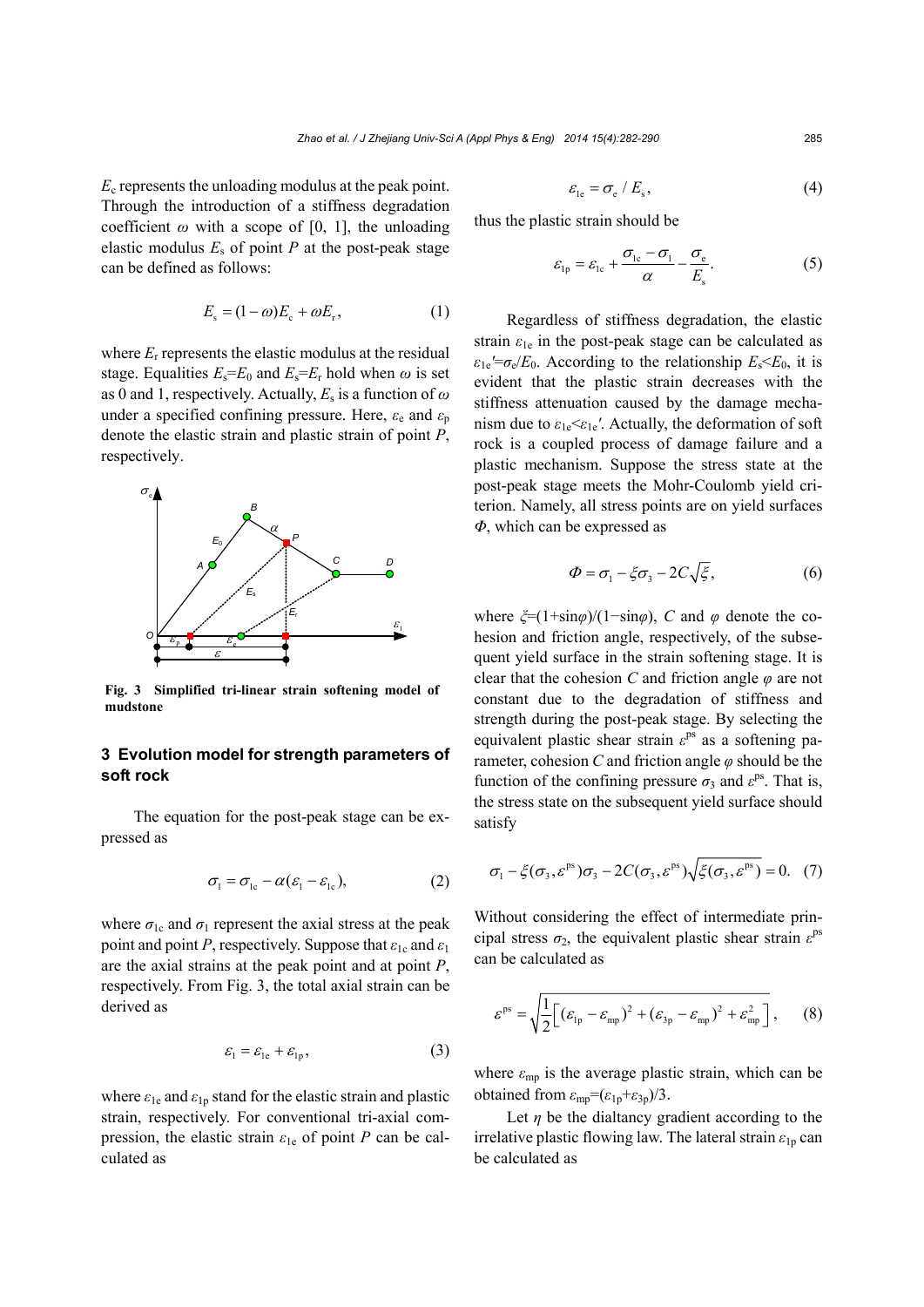$$
\varepsilon_{3p} = -\eta \varepsilon_{1p}.
$$
 (9)

 $\varepsilon^{\text{ps}} = N \varepsilon_{\text{lp}},$  (10)

When *η*=1, no dialtancy effect exists. Only if *η*>1, will a dialtancy effect be produced in the softening stage. The dialtancy gradient *η* should be the function of the confining pressure, namely  $\eta = \eta(\sigma_3)$ . According to the simultaneous solution of Eqs. (8) and (9), the equivalent plastic strain at the post-peak stage can be changed to

where

$$
N = \sqrt{\frac{1 + \eta + \eta^2}{3}}.
$$

Based on Eqs. (3) and (4), the relationship between strength and plastic strain in the softening stage can be established as follows:

$$
\sigma_1 = \frac{1 + \frac{\alpha}{E_0}}{1 + \frac{\alpha}{E_s}} \sigma_{1c} - \frac{\alpha}{1 + \frac{\alpha}{E_s}} \varepsilon_{1p} + 2\nu \frac{\frac{\alpha}{E_s} - \frac{\alpha}{E_0}}{1 + \frac{\alpha}{E_s}} \sigma_3. \quad (11)
$$

Let  $C_0$  and  $\varphi_0$  be the initial cohesion and friction angle respectively, of the rock sample. When the sample is loaded to peak point, only the initial yield is produced, and the initial yield surface should satisfy

$$
\Phi_0 = \sigma_{1c} - \xi_0 \sigma_3 - 2C_0 \sqrt{\xi_0} = 0, \qquad (12)
$$

where  $\xi_0 = (1 + \sin \varphi_0) / (1 - \sin \varphi_0)$ .

From Eq. (12), the axial stress  $\sigma_{1c}$  is calculated as

$$
\sigma_{1c} = \xi_0 \sigma_3 + 2C_0 \sqrt{\xi_0}.
$$
 (13)

Thus, by jointly solving Eqs. (7), (10), (11), and (13), the evolution equations of strength parameters are determined as

$$
\varphi = \arcsin \frac{A_1 \xi_0 + A_2 - 1}{A_1 \xi_0 + A_2 + 1},\tag{14}
$$

$$
C = A_1 C_0 \sqrt{\frac{\xi_0}{A_1 \xi_0 + A_2}} - \frac{A_3 \varepsilon_{\text{ps}}}{N \sqrt{A_1 \xi_0 + A_2}},
$$
 (15)

where

$$
A_1 = \frac{1 + \frac{\alpha}{E_0}}{1 + \frac{\alpha}{E_s}}, A_2 = 2\nu \frac{\frac{\alpha}{E_s} - \frac{\alpha}{E_0}}{1 + \frac{\alpha}{E_s}}, A_3 = \frac{\alpha}{2\left(1 + \frac{\alpha}{E_s}\right)}.
$$

The internal friction angle reflects mainly the friction strength characteristics of soft rock, and its evolution law at the post-peak stage is dominated by the instantaneous stress state and damage mechanism. The attenuation law of cohesion is related to the plastic deformation behavior of soft rock, in addition to the stress level and damage state. Without considering the stiffness degradation, namely  $E_s = E_0$ , the model factors are determined as  $A_1=1$ ,  $A_2=0$ , and  $A_3$ depends only on the softening modulus *α.* In this case, the friction angle at the softening stage will keep constant, and the cohesion will decrease in linear rule. This result is consistent with the conclusions obtained by Zhang *et al*. (2008).

#### **4 Engineering case**

The mechanical parameters of soft mudstone collected from the Ili mining area were measured as follows, by a tri-axial compression experiment: initial cohesion *C*<sub>0</sub>=4.5 MPa, initial friction angle  $\varphi_0$ =44°, and Poisson's ratio *ν*=0.25. Calculation results for other model parameters are listed in Table 1.

**Table 1 Test results of soft mudstone** 

| $\sigma_3$ | Model parameter   |                |                  |                            |                        |      |
|------------|-------------------|----------------|------------------|----------------------------|------------------------|------|
| (MPa)      | $\alpha$<br>(GPa) | $E_0$<br>(GPa) | $E_{s}$<br>(GPa) | $\varepsilon_{1c}$<br>$\%$ | $\sigma_{1c}$<br>(MPa) | η    |
| 0          | 2.68              | 1.51           | 0.31             | 0.43                       | 9.33                   | 1.83 |
| 1          | 2.60              | 1.55           | 0.84             | 0.61                       | 11.20                  | 1.56 |
| 2          | 2.54              | 1.68           | 0.92             | 0.64                       | 12.40                  | 1.34 |
| 3          | 2.50              | 1.84           | 1.12             | 0.68                       | 13.50                  | 1.21 |
| 4          | 2.38              | 2.21           | 1.88             | 0.88                       | 21.80                  | 1.08 |
| 5          | 2.26              | 3.18           | 2.54             | 1.16                       | 29.90                  | 1.02 |

Fig. 4 shows the calculation results of evolution laws of the friction angle under different confining pressures according to Eq. (14). Clearly, the degradation rate of the friction angle under uni-axial compression is significantly higher than that under tri-axial compression condition. Due to the characteristic of weak cementation, the friction angle of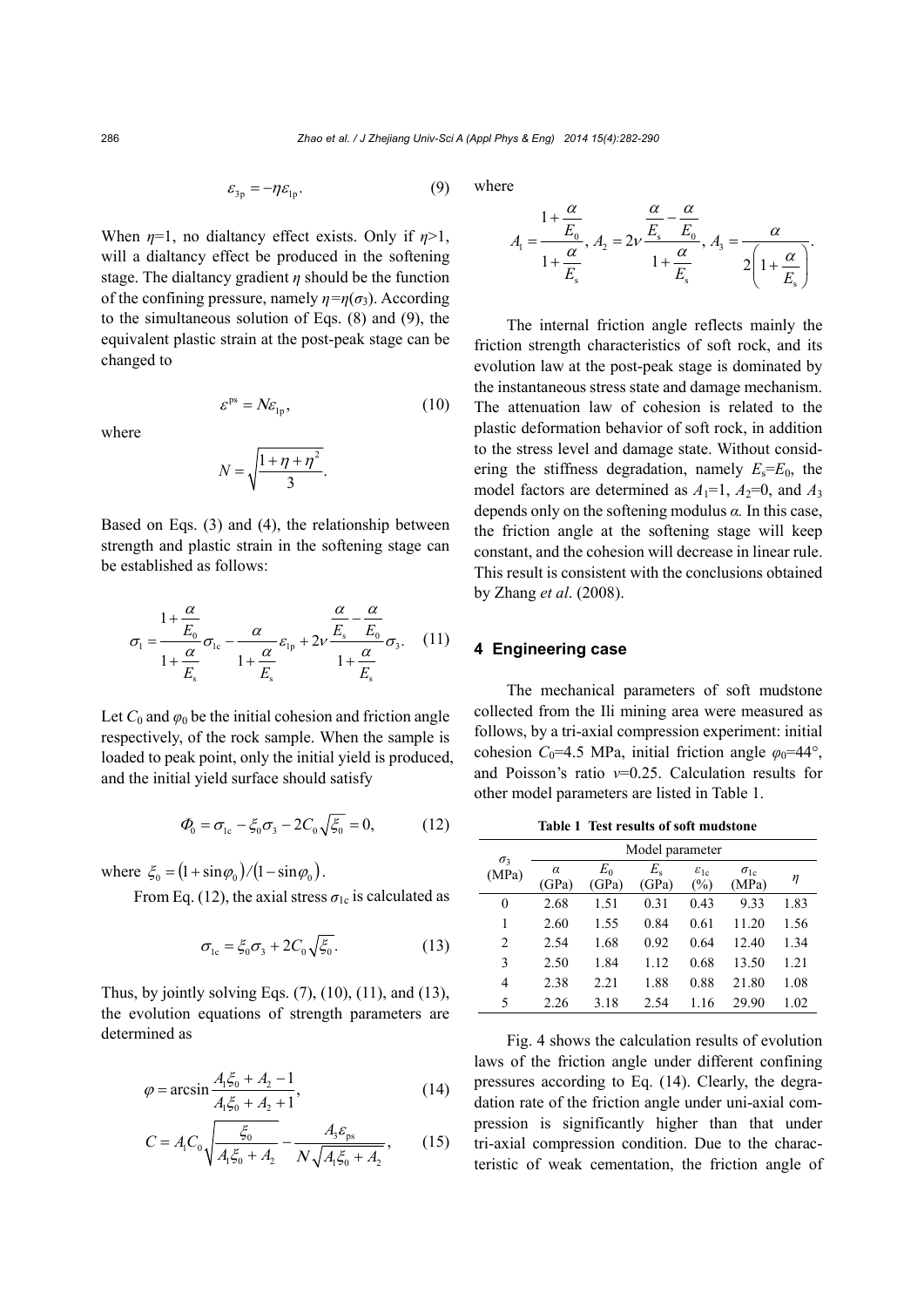mudstone decreases to 20° when the confining pressure is set at 0 MPa. As the confining pressure increases, the attenuation rate decreases gradually and remains relatively constant when the confining pressure increases to 5 MPa. The percentages of the residual friction angle in relation to its initial value are 45.3%, 78.3%, 82.2%, 85.7%, 94.6%, and 98.0%, respectively, with confining pressure increasing from 0 MPa to 5 MPa.



**Fig. 4 Evolution laws of the friction angle under different confining pressures** 

The attenuation laws of cohesion at the post-peak stage under different confining pressures according to Eq. (15) are shown in Fig. 5. As for the friction angle, the cohesion decreases rapidly under uni-axial compression. With increasing confining pressures, the attenuation rate seems to head downwards. Even if the confining pressure is increased to 5 MPa, cohesion of soft mudstone exhibits an obvious attenuation tendency. The percentages of residual cohesion in relation to its initial value are 45.3%, 72.2%, 74.2%, 75.9%, 84.0%, and 87.1%, respectively, when the confining pressure is increased from 0 MPa to 5 MPa.



**Fig. 5 Evolution laws of cohesion under different confining pressures**

Fig. 6 shows a comparison of residual strength parameters of soft mudstone under different confining pressures. The residual cohesion and friction angle improve significantly with increasing confining pressure. Their growth rates under high confining pressure tend to be stable. The residual friction angle approaches its initial value before damage occurs.



**Fig. 6 Residual strength parameters under different confining pressures**

The relationship between the residual friction angle  $\varphi$ <sub>r</sub> and the confining pressure  $\sigma_3$  is established by data regression, as follows:

$$
\varphi_{\rm r} = 41.9 - 21.5 \exp(-0.7 \sigma_3). \tag{16}
$$

By adopting the same practice, the regression equation for residual cohesion *C*r is calculated from

$$
C_{\rm r} = \exp\left(15.2 - \frac{0.46}{\sigma_{\rm s} + 0.67}\right). \tag{17}
$$

For further analysis of the corresponding relationships between degradation stiffness and strength parameters with confining pressure and equivalent plastic strain, a contour plot for the evolution laws of mechanical parameters at the post-peak stage was drawn (Fig. 7). The results were acquired by 3D data fitting in MATLAB.

The change tendency of the evolution contour plot of elastic modulus at the post-peak stage is shown in Fig. 7a. The contour value alters sharply under low confining pressure ( $\leq$ 3 MPa), which indicates that the stiffness has severely decreased. For instance, the percentage of residual stiffness in relation to its initial value is only 20%, 54%, 55%, and 60% when the confining pressure is set at 0 MPa, 1 MPa, 2 MPa, and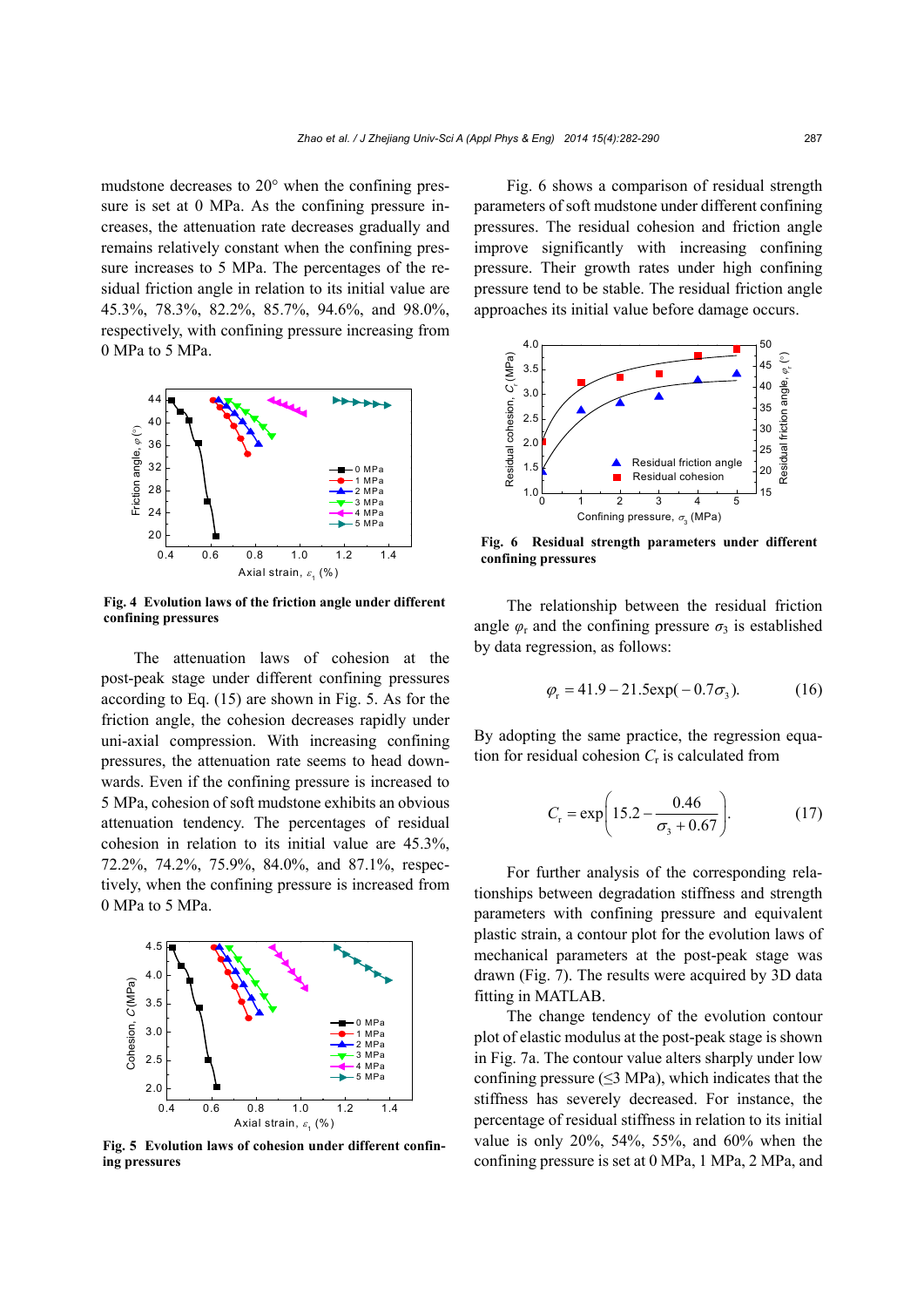

**Fig. 7 Evolution contours of mechanical parameters of soft mudstone under different confining pressures**  Contour plot for stiffness degradation (a), the evolution of cohesion (b), and the evolution of the friction angle (c)

3 MPa, respectively. However, if  $\sigma_3$  is increased to 4 MPa and 5 MPa, it increases to 75% and 78%, respectively. The change tendency of the evolution contour plot reveals the significant effect of confining pressure on stiffness degradation and plastic deformation.

Figs. 7b and 7c show the evolution contour plots of the cohesion and friction angle, respectively, with equivalent plastic strain under different confining pressures. Under the action of low confining pressure, the strength parameters decrease dramatically with equivalent plastic strain at the post-peak stage. Results of equivalent plastic strain show significant differences under different confining pressures. When  $\sigma_3$ >3 MPa, the contour plot changes smoothly, which represents a low attenuation rate of strength parameters.

#### **5 Model verification**

To verify the advantages of the model proposed in this work, an indoor tri-axial compression experiment and corresponding numerical simulation were carried out and the results were compared. The strain softening model embedded in FLAC<sup>3D</sup> was established under the assumption that the strength parameters decrease linearly with the equivalent plastic shear strain, without considering the stiffness degradation at the post-peak stage. To address this deficiency, based on Fish programming language, the embedded model in FLAC<sup>3D</sup> was modified according to the evolution model determined by Eqs. (14) and (15). The mechanical parameters for the numerical simulation are listed in Table 2.

**Table 2 Physical parameters of mudstone** 

| Sample   | MPa  | MPa | $\varphi$<br>(0) | σ,<br>MPa) |
|----------|------|-----|------------------|------------|
| Mudstone | 2100 |     | 44               |            |

Note:  $\sigma_t$  represents the tensile strength of mudstone

Fig. 8 shows the numerical simulation model for the mudstone sample. The loading mode is controlled by displacement with an axial velocity of *v*=  $1\times10^{-8}$  m/s, and the confining pressure was set at 0 MPa, 1 MPa, 3 MPa, 4 MPa, and 5 MPa.

A comparison of the results from the indoor experiment and the numerical simulation is shown in Fig. 9. The simulation results were in good agreement with the experimental results, and the two showed the same change tendency under different confining pressures. The proposed model can accurately describe the residual stage under low confining pressure. However, the simulation results were slightly higher than the experimental results under high confining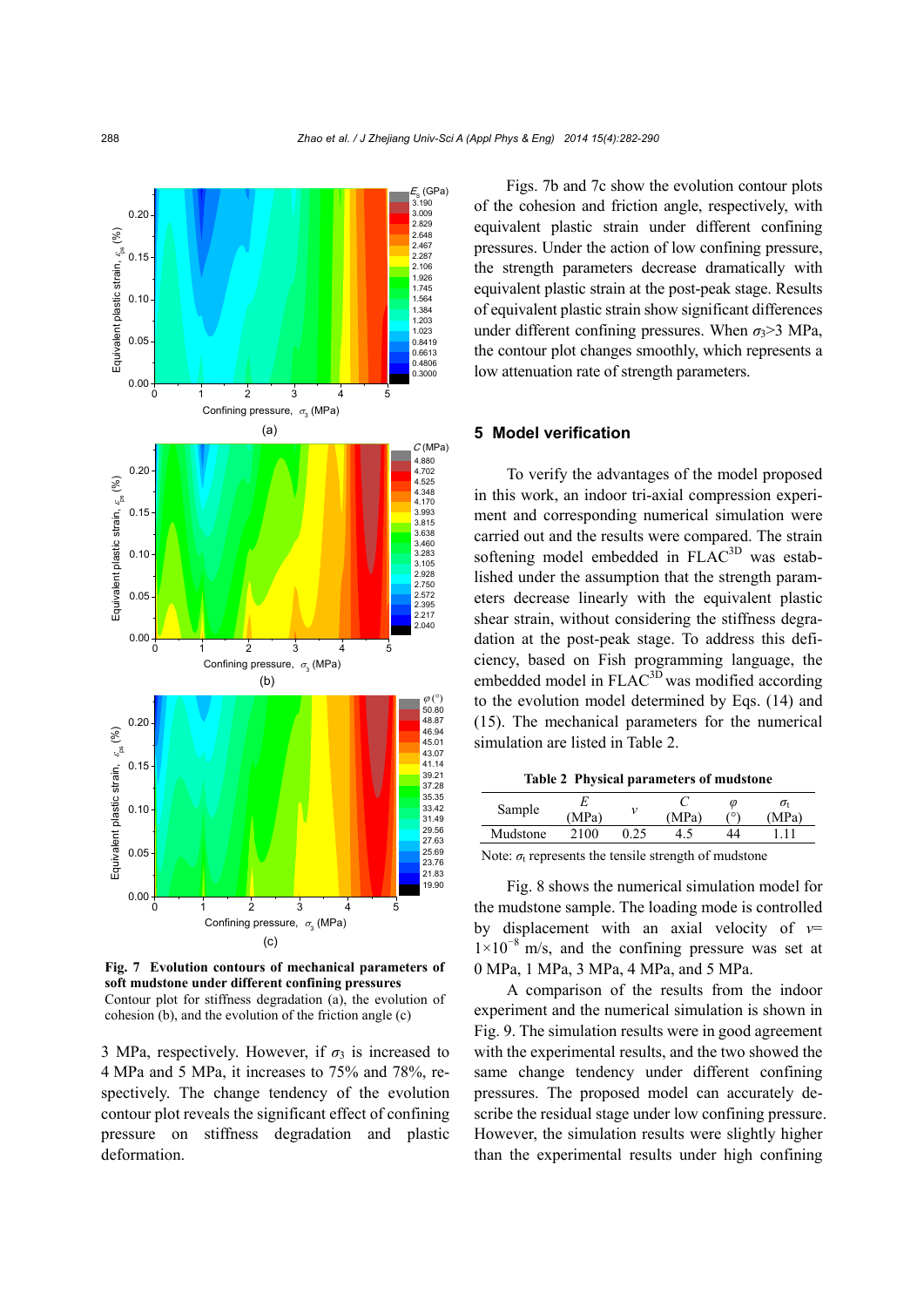pressure (3 MPa, 4 MPa, and 5 MPa). On the whole, the peak strength of the simulation results was a little higher than that of the experimental results. This is due to the complexity of damage evolution caused by the development, extension and perforation of microcracks in the mudstone sample which cannot be considered in the simulation model. The simulation results showed a small fluctuation near the peak point when  $\sigma_3$ was set at 5 MPa. This may result from inhomogeneous deformation caused by strain localization.



**Fig. 8 Numerical calculation model of mudstone under tri-axial compression**



**Fig. 9 Comparison of experimental and numerical calculation results for mudstone** 

### **6 Conclusions**

From the results of tri-axial experiments and our evolution model for strength parameters considering stiffness degradation, we draw the following conclusions:

1. The damage threshold of soft mudstone under compression is at the yield point. However, the yield step before the peak point can be treated as an extension of the elastic range due to the relatively short feature and low damage level.

2. Stiffness degradation behavior has a significant influence on the evolution laws of strength parameters. The evolution rule of the friction angle is dominated mainly by the instantaneous stress state and the damage mechanism. The attenuation law of cohesion is related to the plastic behavior in addition to the stress level and damage mechanism.

3. Strength parameters of mudstone show fast attenuation under low confining pressure, and the rate slows down with increasing confining pressure. The friction angle tends towards its initial value under high confining pressure. All the residual strength parameters are enhanced under high confining pressure.

4. Our evolution model considering stiffness degradation in a mudstone sample can accurately demonstrate the attenuation law of strength parameters, thereby providing a theoretical basis for the further study of stability mechanisms of roadways excavated in soft rock strata.

#### **References**

- Cao, W.G., Li, X., Zhao, H., 2007. Damage constitutive model for strain-softening rock based on normal distribution and its parameter determination. *Journal of Central South University of Technology*, **14**(5):719-724. [doi:10.1007/ s11771-007-0137-6]
- Chen, G.Q., Feng, X.T., Jiang, Q., *et al*., 2010. Study of dynamic early warning method of surrounding rock deformation monitoring for large underground powerhouse considering rock degradation. *Rock and Soil Mechanics*, **31**(9):3012-3018 (in Chinese).
- Fang, Z., Harrison, J.P., 2001. A mechanical degradation index for rock. *International Journal of Rock Mechanics and Mining Sciences*, **38**(8):1193-1199. [doi:10.1016/S1365- 1609(01)00070-3]
- Flora, A., Lirer, S., 2013. Small strain shear modulus of undisturbed gravelly soils during undrained cyclic triaxial tests. *Geotechnical and Geological Engineering*, **31**(4): 1107-1122. [doi:10.1007/s10706-013-9636-4]
- Han, J.X., Li, S.C., Yang, W.M., *et al*., 2013. Study of post-peak stress-strain relationship of rock material based on evolution of strength parameters. *Rock and Soil Mechanics*, **34**(2):342-346 (in Chinese).
- Hoek, E., Brown, E.T., 1997. Practical estimates of rock mass strength. *International Journal of Rock Mechanics and Mining Sciences*, **34**(8):1165-1187. [doi:10.1016/S1365- 1609(97)80069-X]
- Isik, N.S., Doyuran, V., Ulusay, R., 2008. Assessment of deformation modulus of weak rock masses from pressuremeter tests and seismic surveys. *Bulletin of Engineering Geology and the Environment*, **67**(3):293-304. [doi:10.1007/s10064-008-0163-0]
- Joseph, T.G., 2000. Estimation of the Post-failure Stiffness of